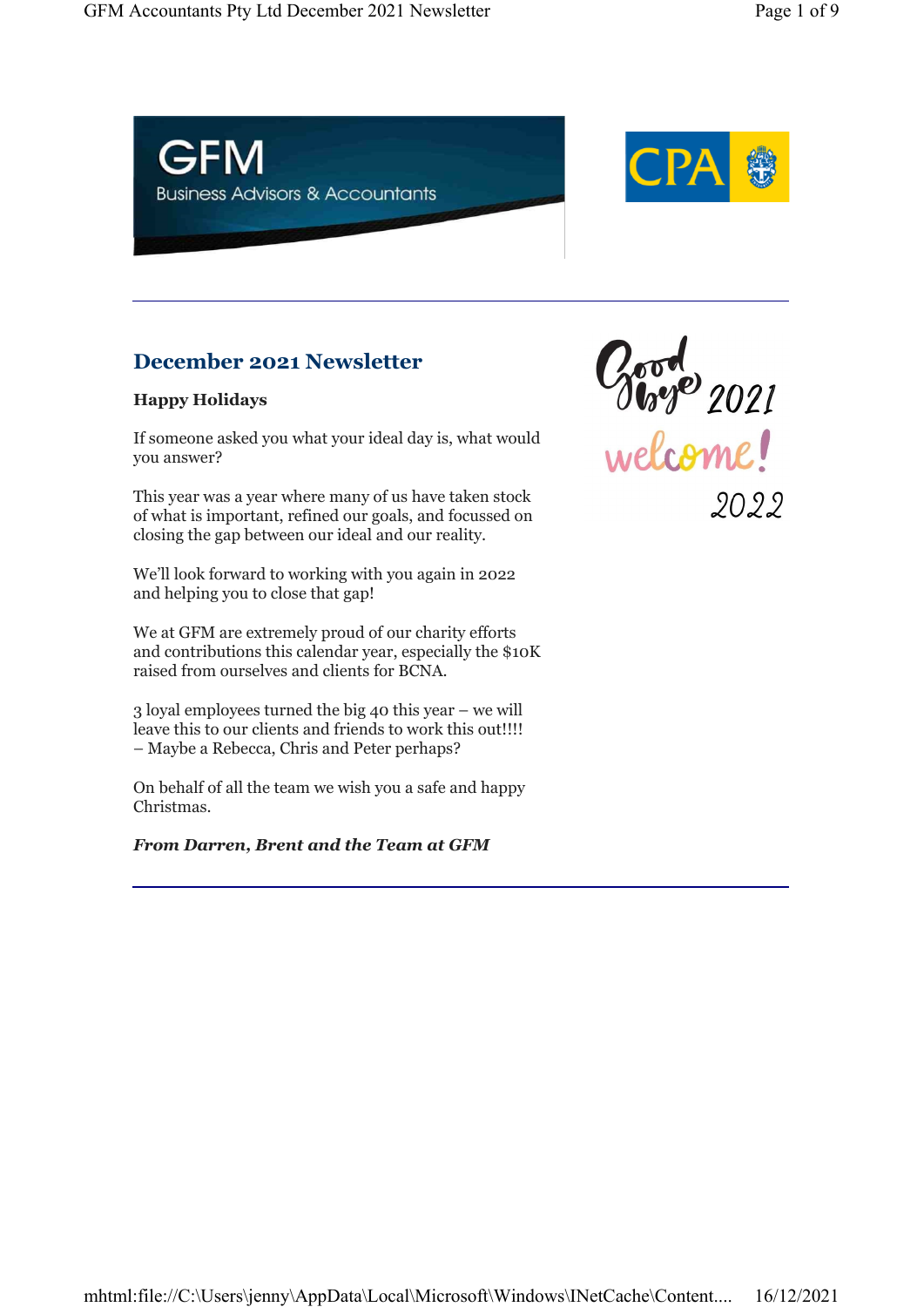

# 2021 Christmas / New Year Closure

# Please note our office will be closing at 5.00 pm on Wednesday, 22<sup>nd</sup> December 2021 and will reopen at

8.30am on Monday 10<sup>th</sup> January 2022.

In 2022 we will continue to process tax returns via email and telephone meetings and also welcome back face-to-face appointments providing all attendees are double vaccinated. So if you have not yet had your 2021 return prepared and would like us to assist with your tax return preparation please do not hesitate to contact us via our email address to info@gfmaccountants.com.au or telephone Shannon, Jenny or Rebecca in reception on 9374 2422.

For all our business clients, Zoom or alternative meetings are available along with conference calls. We are here to assist you with any matters that may arise.

# Special Points Of Interest

- Super is now following new employees.
- ABN 'intent to cancel' program.
- Beware of Scams.
- Managing business cash flow.
- Data -matching program: Services Australia benefits and entitlements.
- DIRECTOR ID's are here from November 2021.
- Key Dates.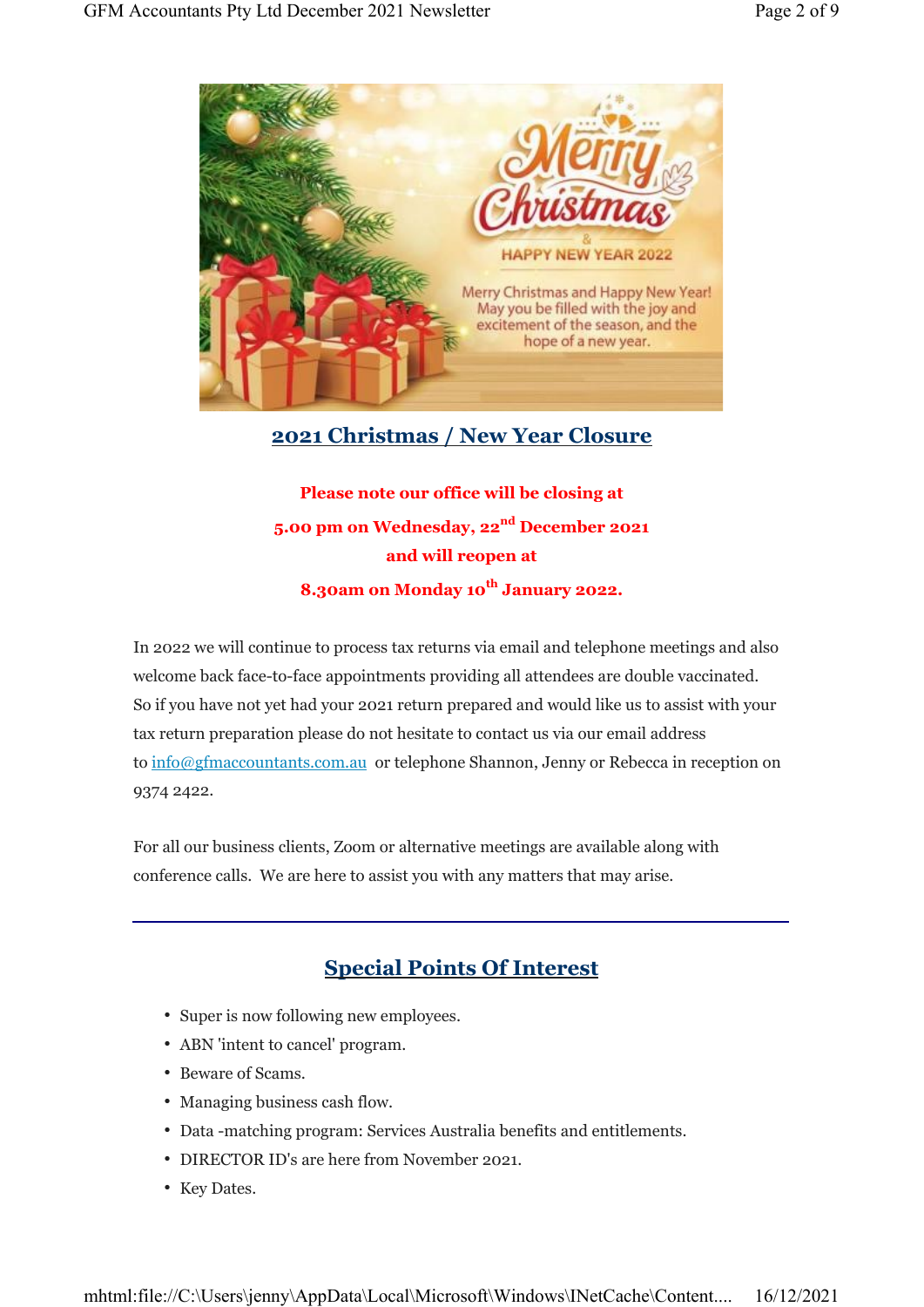# Super is now following new employees

The ATO is reminding employers that, as of 1 November 2021, there is an extra step they may need to take to comply with the choice of super fund rules.

If a new employee does not choose a super fund, most employers will need to request the employee's 'stapled super fund' details from the ATO to avoid penalties.

A stapled super fund is an existing super account which is linked, or 'stapled', to an individual employee so that it follows them as they change jobs.

When a new employee starts, employers need to:

- offer eligible employees a choice of super fund;
- if the new employee does not choose a super fund, the employer will need to request stapled super fund details using Online services for business; and
- pay super contributions into one of the following:
	- the super fund they choose;
	- the stapled super fund the ATO provides if they have not chosen a fund; or
	- the employer's default fund (or another fund that meets the choice of fund rules) if the employer cannot pay into the two above.

# ABN 'intent to cancel' program

The ATO is reviewing Australian business numbers ('ABNs') to identify potentially inactive ABNs for cancellation, and it has introduced a new automated process to allow taxpayers (or their tax agents) to confirm if their ABN is still required via a secure voice response system.

An ABN may be selected if the taxpayer has not reported business activity in their tax return, or there are no signs of business activity in other lodgments or third-party information.

The ATO reminds taxpayers that any income earned under an ABN needs to be reported in their tax return, regardless of the amount. By keeping their tax obligations up to date, the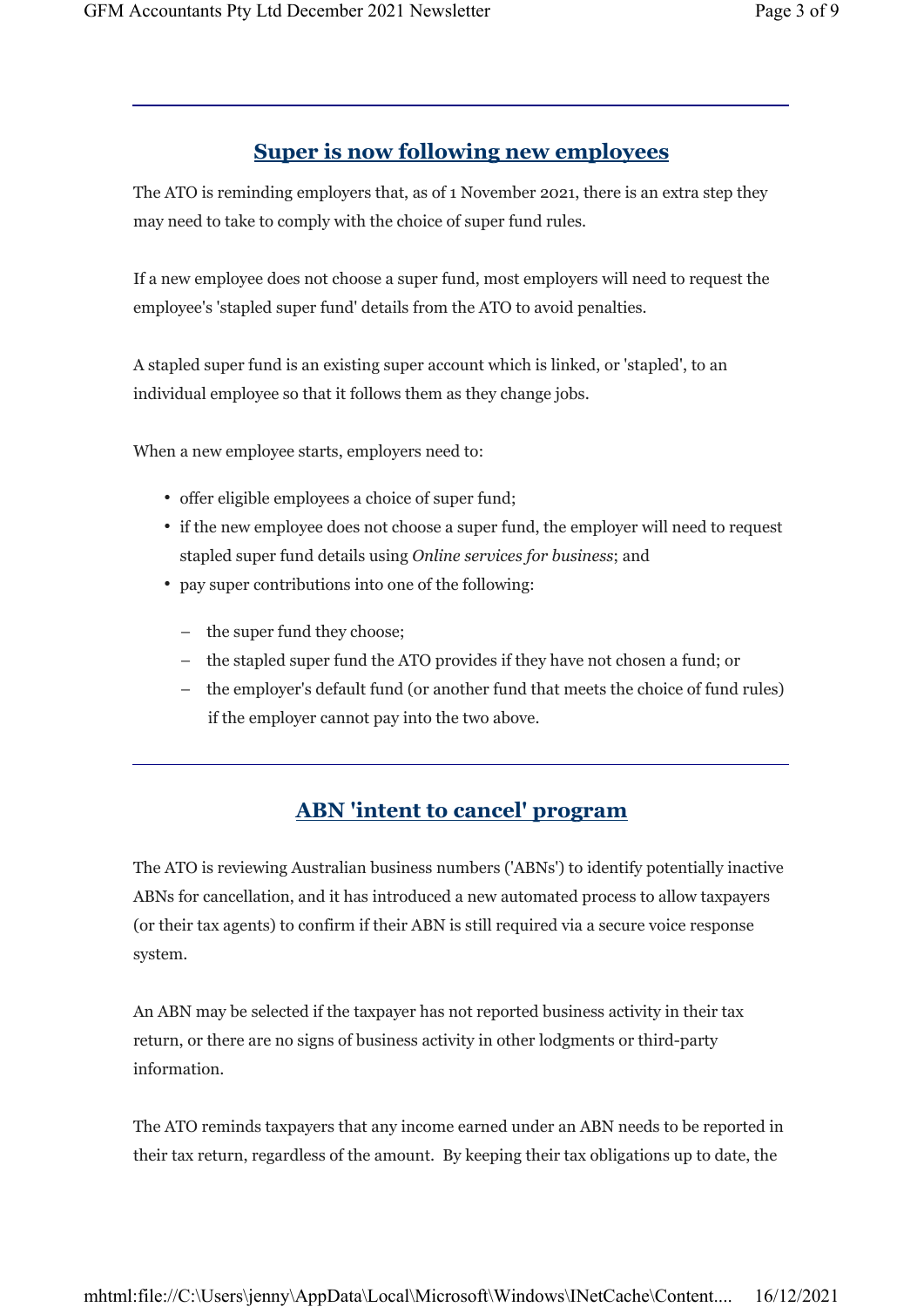ATO can see they are actively undertaking a business (so, therefore, their ABN should not be cancelled).



# Beware of Scams

Scamwatch is warning that scams cost Australian consumers, businesses and the economy hundreds of millions of dollars each year and cause serious emotional harm to victims and their families.

Cryptocurrency scams are the most 'popular' type of investment scams, representing over 50% of losses. Often the initial investment amount is low (between \$250 and \$500), but the scammers pressure the person to invest more over time before claiming the money is gone or ceasing communication and blocking access to the funds.

All age groups are losing money to investment scams, but the over-65s have lost the most, with \$24 million lost this year.

Some simple steps individuals can take to protect themselves (and their businesses) are:

- Never give any personal information to someone who has contacted you.
- Hang up and verify the identity of the person contacting you by calling the relevant organisation directly — find them through an independent source such as a phone book, past bill or online search.
- Do not click on hyperlinks in text/social media messages or emails, even if it appears to come from a trusted source.
- Go directly to a website through a browser (e.g., to reach the MyGov website, type 'my.gov.au' into the browser).
- Search for reviews before purchasing from unfamiliar online traders.
- Be wary of sellers requesting unusual payment methods.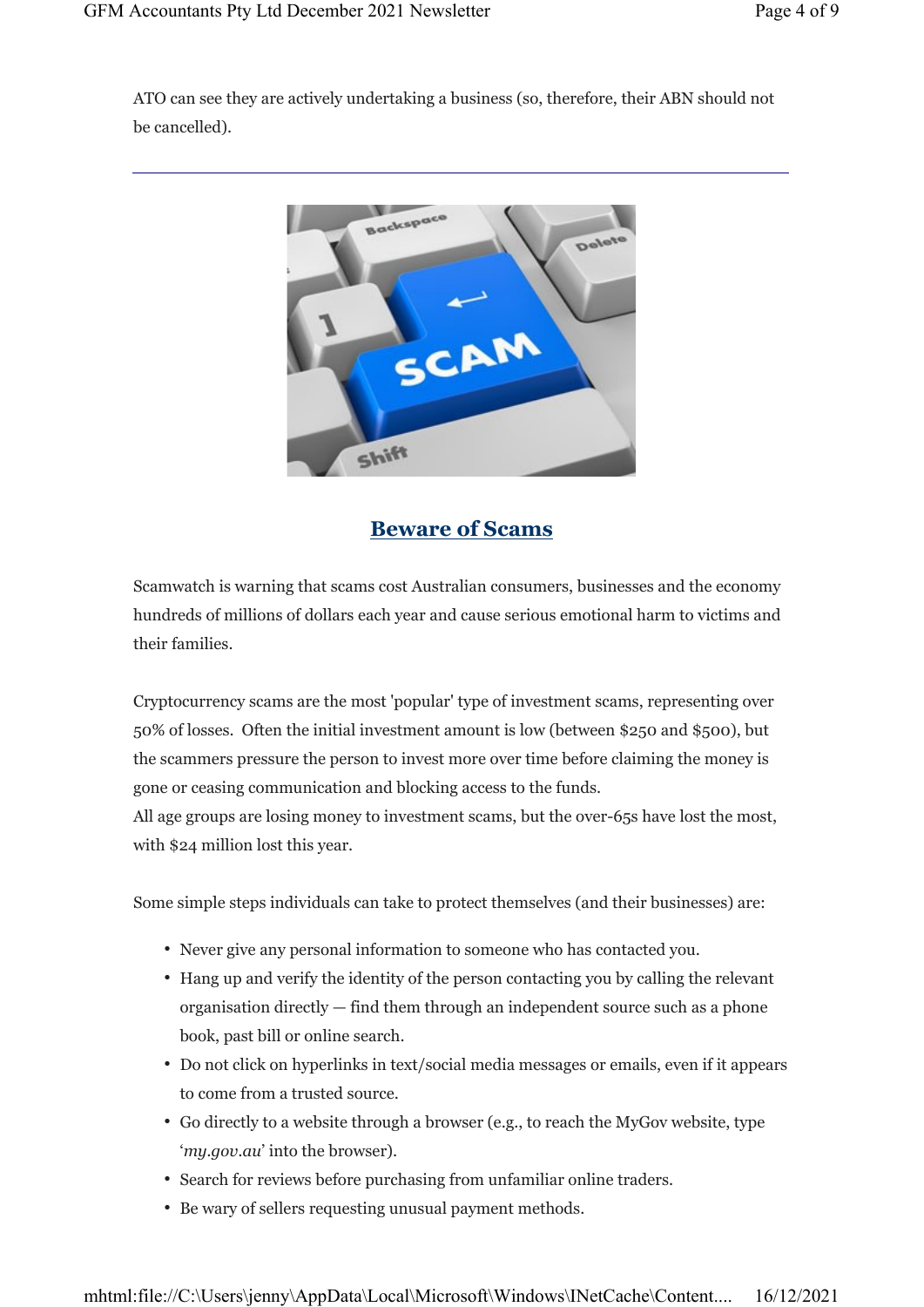- Verify any request to change bank details by contacting the supplier directly.
- Consider a multi-factor approval process for transactions over a certain dollar amount.
- Never provide a stranger remote access to your computer, even if they claim to be from a telco company such as Telstra.

Feel free to contact our office if you need any help at all with this or anything else.

# Managing business cash flow

The ATO has issued a reminder to businesses that paying regular attention to their recordkeeping and reporting tasks will help them better manage their cash flow and allow them to plan for the future.

The best way to make sure a business has enough cash available to meet its tax and other obligations is to do a cash flow budget or projection. This information will help the business to:

- see its likely cash position at any time;
- identify any fluctuations that may lead to potential cash shortages;
- plan for tax payments;
- plan for any major expenses; and
- provide lenders with information.

Accounting for income and expenses can help keep a business running smoothly — by giving it an overview of when it can expect money to come in and when it may go out, and highlighting where the business may need to direct its money.

GFM Accountants are always here to assist with information and resources about record keeping for business, and also provide information on how to create a budget, and how to improve a business's financial position.

# Data-matching program: Services Australia benefits and entitlements

The ATO has advised it will acquire Medicare Exemption Statement ('MES') data relating to approximately 100,000 individuals from Services Australia for the 2021 financial year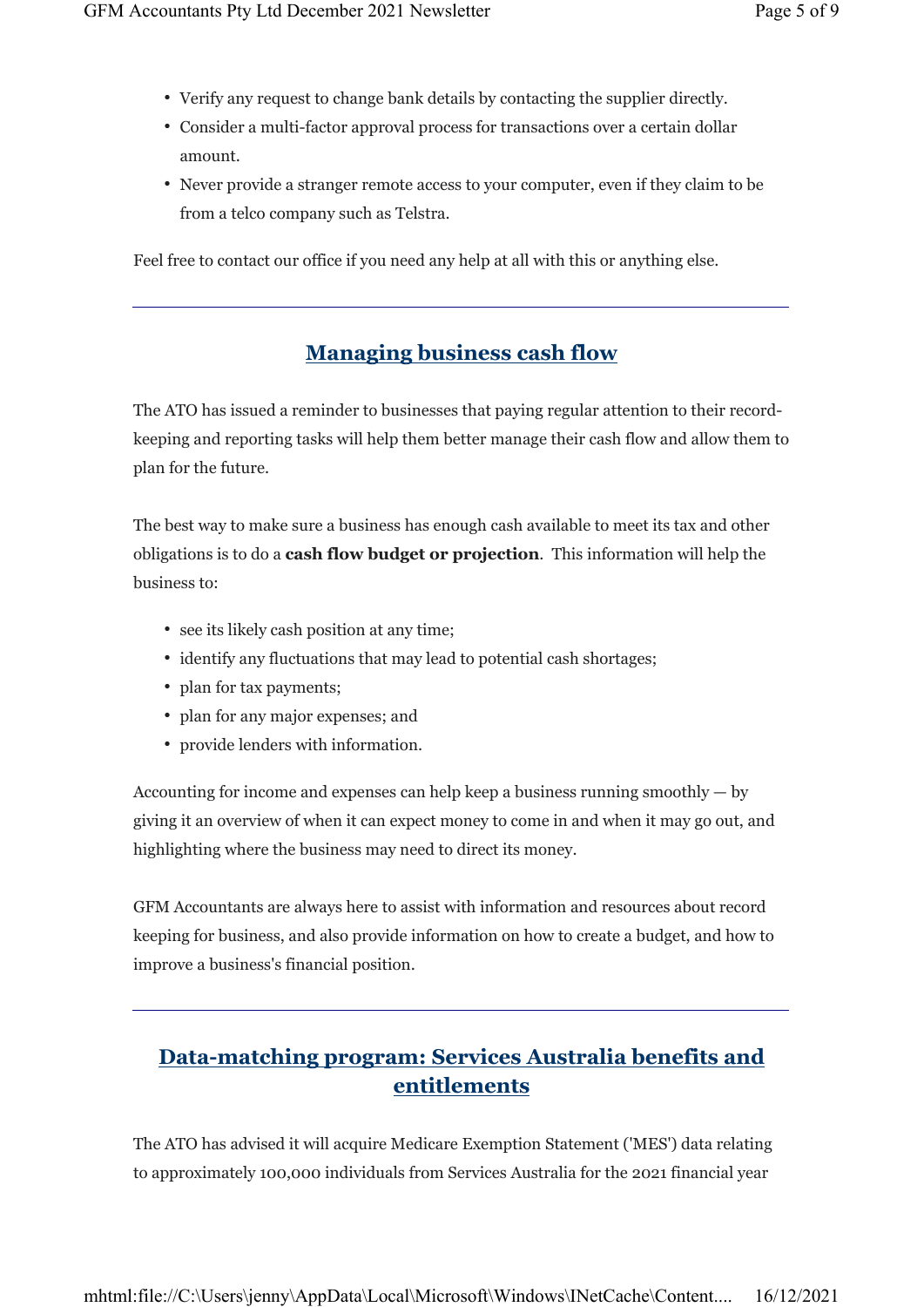through to the 2023 financial year inclusively, and compare it with claims made by taxpayers on their tax returns.

### 2022: The year ahead

2021 was to be the year we returned to a post-COVID normal however the pandemic has fundamentally changed the way many of us operate in our personal and work lives. Here is some of what we can expect in 2022:

#### Federal Election

The Federal election will be held between March and May 2022. Annoying text messages, robo messages and advertising are on their way!

#### Federal Budget in March

The timing of the election will bring the Federal Budget forward to March 2022. It's an election year; expect many of the productivity-based tax concessions to be extended.

#### Lock-in digital gains

It has been reported that consumer digital adoption rates accelerated dramatically during the pandemic.

- Many sectors will lock in the digital gains they made. Some, however, will see a decline in digital sales as consumers are no longer forced to shop online – groceries for example.
- To lock in the gains of digitalisation, consumers expect trust, end-to-end digital service (from start to after sales service), and an improved online experience.
- Forced online adoption has changed the consumption habits of an older and wealthier portion of the market. The average age of online users in the McKinsey Global Sentiment Survey increased by around 3 years and spend around 4% more.
- Coming off a lower base, developing nations have experienced a much higher growth in digital adoption than developed nations, evening out global access.

#### Going green

Business and consumers will be expected to be mindful of their carbon footprint. A wasteful process is likely to diminish consumer appeal.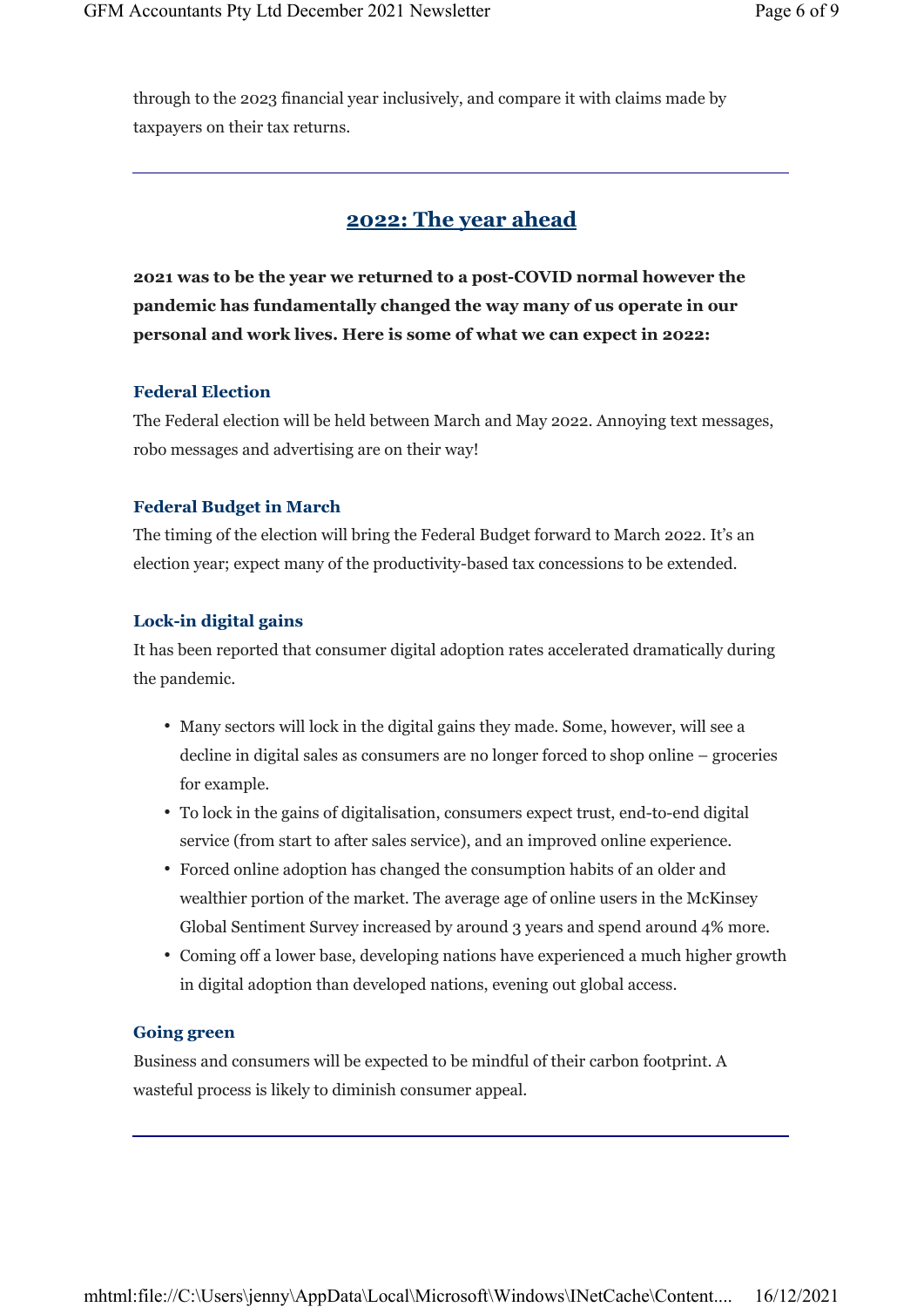

# DIRECTOR ID's are here from November 2021

As part of the 2020 Budget, the Federal Government has begun implementing the Modernising Business Registers (MBR) program. The MBR program includes the introduction of the Australian Business Registry Services (ABRS) and the Director Identification Numbers (Director ID).

A Director Identification Number is a unique identifier and has been introduced to prevent the use of false or fraudulent director identities.

From November 2021, all current directors and anyone wanting to become a director will need to apply for a Director Identification Number.

#### IMPORTANT DATES TO REMEMBER

#### 31st October 2021

If you are a director on or before this date you must apply by 30th November 2022.

#### 1st November 2021 - 4th April 2022

If you become a director between these dates you will need to apply within 28 days of appointment.

#### 5th April 2022

If you become a director after this date, you will need to apply for a director ID number before being appoint to a company.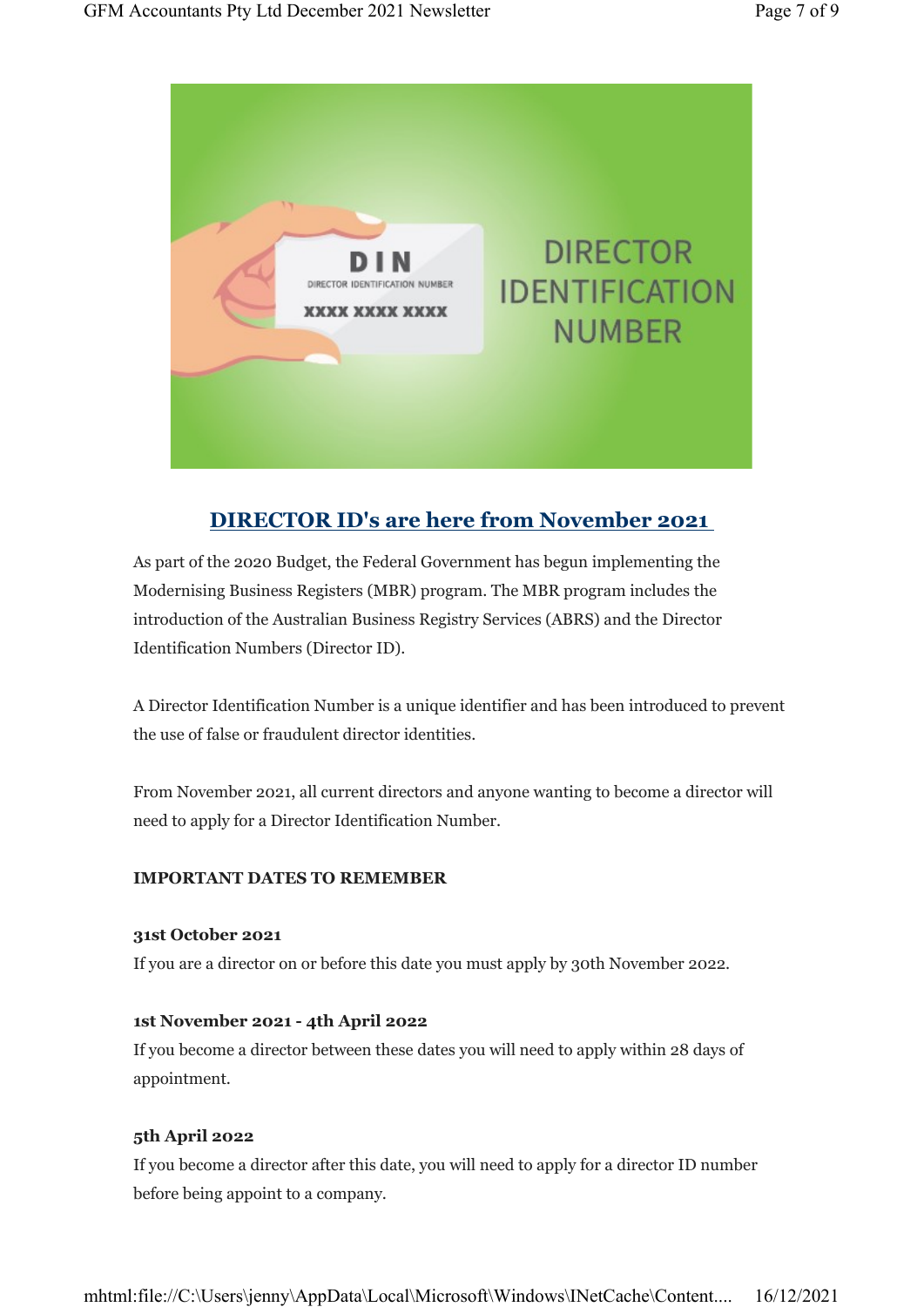All Directors must apply for their Director ID Number themselves. Unfortunately, no one can apply on your behalf. However, we will be here to provide you guidance and assistance through the process.

Only directors are required to apply for a Director Identification Number. The number will be used to identify you as a director for all of your companies.

#### HOW TO APPLY

Once you have your Director ID, please contact our office via phone or email so we can update your records. If you have questions, please do not hesitate to contact us.



### Key Dates

- November 2021 Monthly IAS/BAS 21st December 2021
- GFM Office closes at 5 pm 22nd December 2021
- GFM Office re-oens at 8:30 am 10th January 2022
- December 2021 Payroll Tax 14th January 2022
- December 2021 Monthly IAS/BAS 21st January 2022
- Make Super Guarantee Contributions for quarter 2 2021-22 to funds by this date 28th January 2022.
- December 2021 Quarterly IAS/BAS 28th February 2022

Important: This is not advice. Items herein are general comments only and do not constitute or convey advise per se. We therefore recommend that our formal advice be sought before acting in any of the areas. The Bulletin is issued as a helpful guide to clients and for their private information. Therefore it should be regarded as confidential and not be made available to any person without our prior approval.